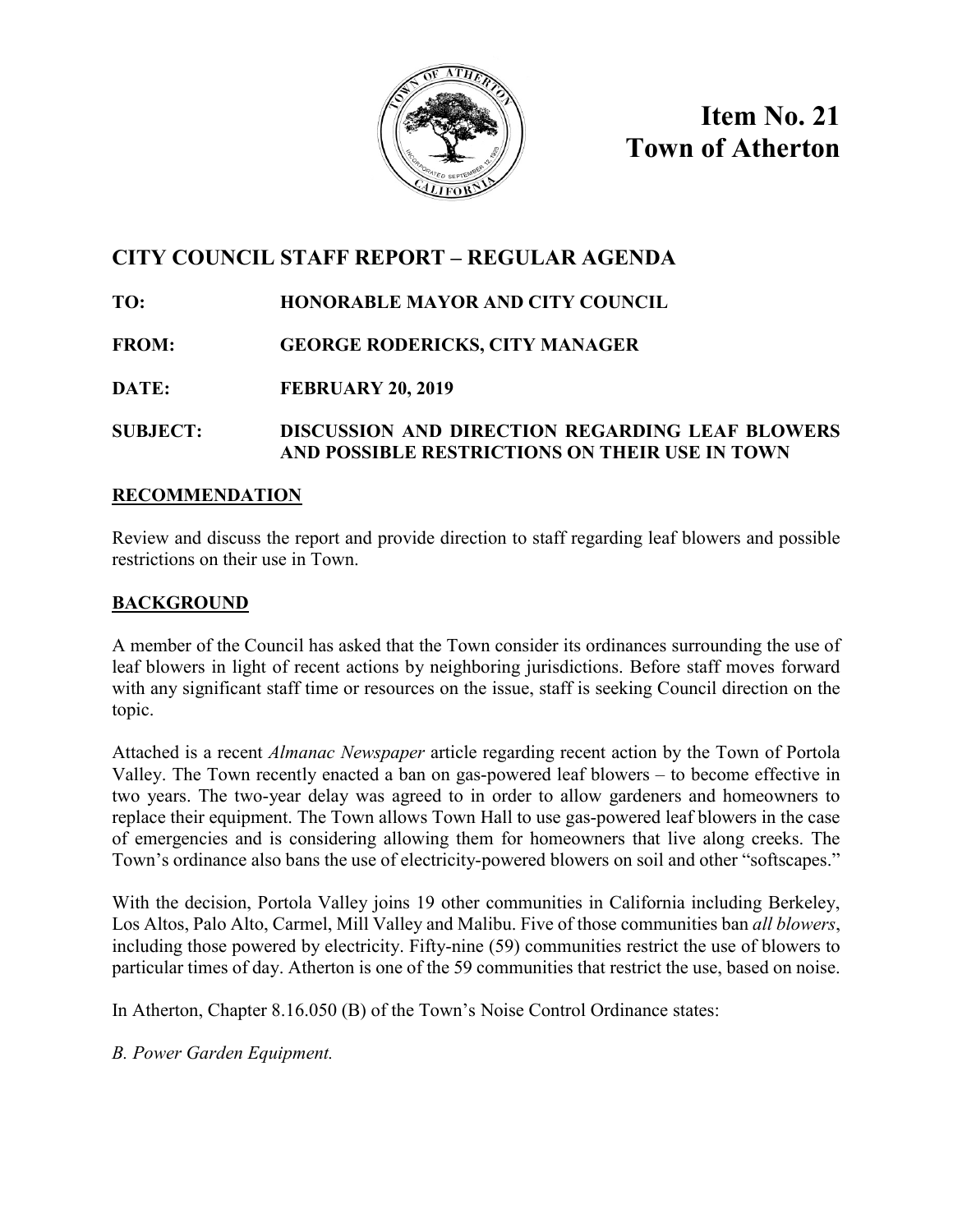Discussion and Direction Regarding the use of Leaf Blowers February 20, 2019 Page 2 of 2

*1. Power garden equipment including but not limited to, leaf-blowers, vacuums, power mowers, rototillers, and other similar equipment are exempt from the basic noise regulation between the hours of eight a.m. and six p.m. Monday through Friday, ten a.m. and five p.m. on Saturday and ten a.m. and three p.m. on Sunday.*

As part of Portola Valley's effort (here is a link to their [January](http://www.portolavalley.net/Home/ShowDocument?id=12391) 9, 2019 Staff Report with backup), a survey was conducted in 2017. (http://www.portolavalley.net/Home/ShowDocument?id=12391) The Leaf Blower item is Item No. 3, beginning on page 20 of the PDF.

The results of the survey are attached as an excerpt from the above linked report. Also attached is a short list from a recent survey of surrounding jurisdictions.

#### **POLICY FOCUS**

The Council discussion should focus on issues related to banning or restricting leaf blowers, clean air policies, and other environmental issues associated with the use of gas-powered leaf blowers.

This item has not been reviewed by any of the Town's subcommittees. It may be appropriate for the Council to task the Environmental Programs Committee with studying the issue and gathering public input.

#### **FINANCIAL IMPACTS**

None.

#### **PUBLIC NOTICE**

Public notification was achieved by posting the agenda, with this agenda item being listed, at least 72 hours prior to the meeting in print and electronically. Information about the project is also disseminated via the Town's electronic News Flash and Atherton Online. There are approximately 1,200 subscribers to the Town's electronic News Flash publications. Subscribers include residents as well as stakeholders – to include, but be not limited to, media outlets, school districts, Menlo Park Fire District, service provides (water, power, and sewer), and regional elected officials.

#### **ATTACHMENTS**

- A Almanac Article Gas Powered Leaf Blowers Banned in Portola Valley
- B Excerpt from Portola Valley Staff Report
- C Recent Survey of Surrounding Communities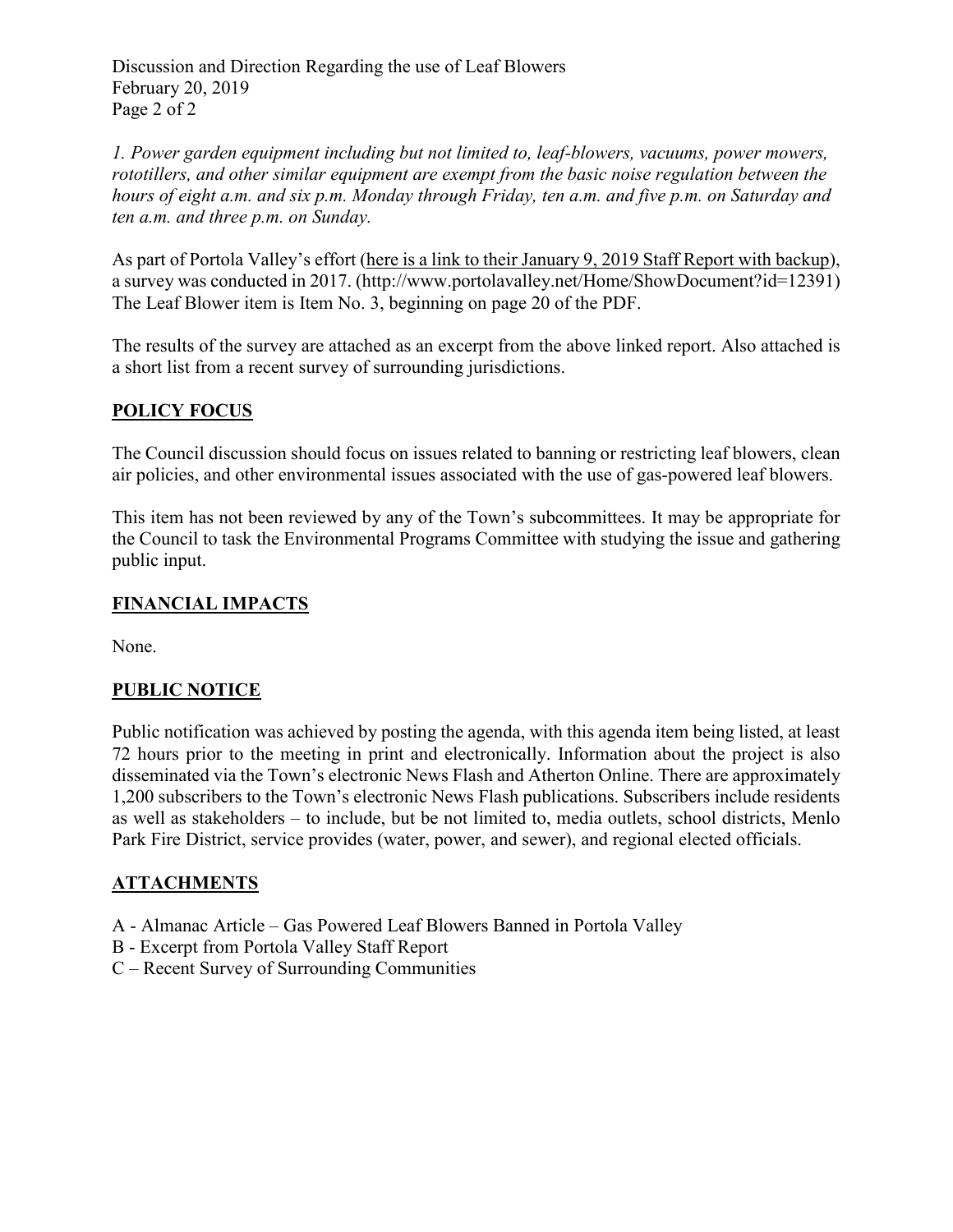# **Gas-powered leaf blowers banned in Portola Valley**

Town Council action includes a two-year delay to phase in new regulations.

Town Hall in Portola Valley owns a gasoline-powered leaf blower for use in emergencies, such as when a tree falls across a road and spreads debris all over the place. But for ordinary leaf-blowing chores, staffers use an electricity-powered blower – and in two years, so will just about everyone who wants to blow leaves in town and not run afoul of the law.

At its meeting Wednesday, Jan. 9, the Town Council voted 4-0, with Councilman Jeff Aalfs absent, to amend an existing noise ordinance to ban the use of gasoline-powered blowers. The council agreed to a two-year delay before the regulations go into effect to allow gardeners and homeowners to replace their equipment.

The Bay Area Gardeners Association could not immediately be reached for comment.

The use of gas-powered blowers may be authorized by Town Hall in the case of emergencies, and staff is reviewing the idea of allowing them for homeowners who live along creeks and have responsibilities to prevent flooding. Debris problems along creeks can be unusually difficult, according to accounts from residents who live near creeks and who spoke against the ban at the council meeting.

The switch to electric blowers can be costly. Whereas a typical gasolinepowered blower costs between \$400 and \$600, an electric blower with all its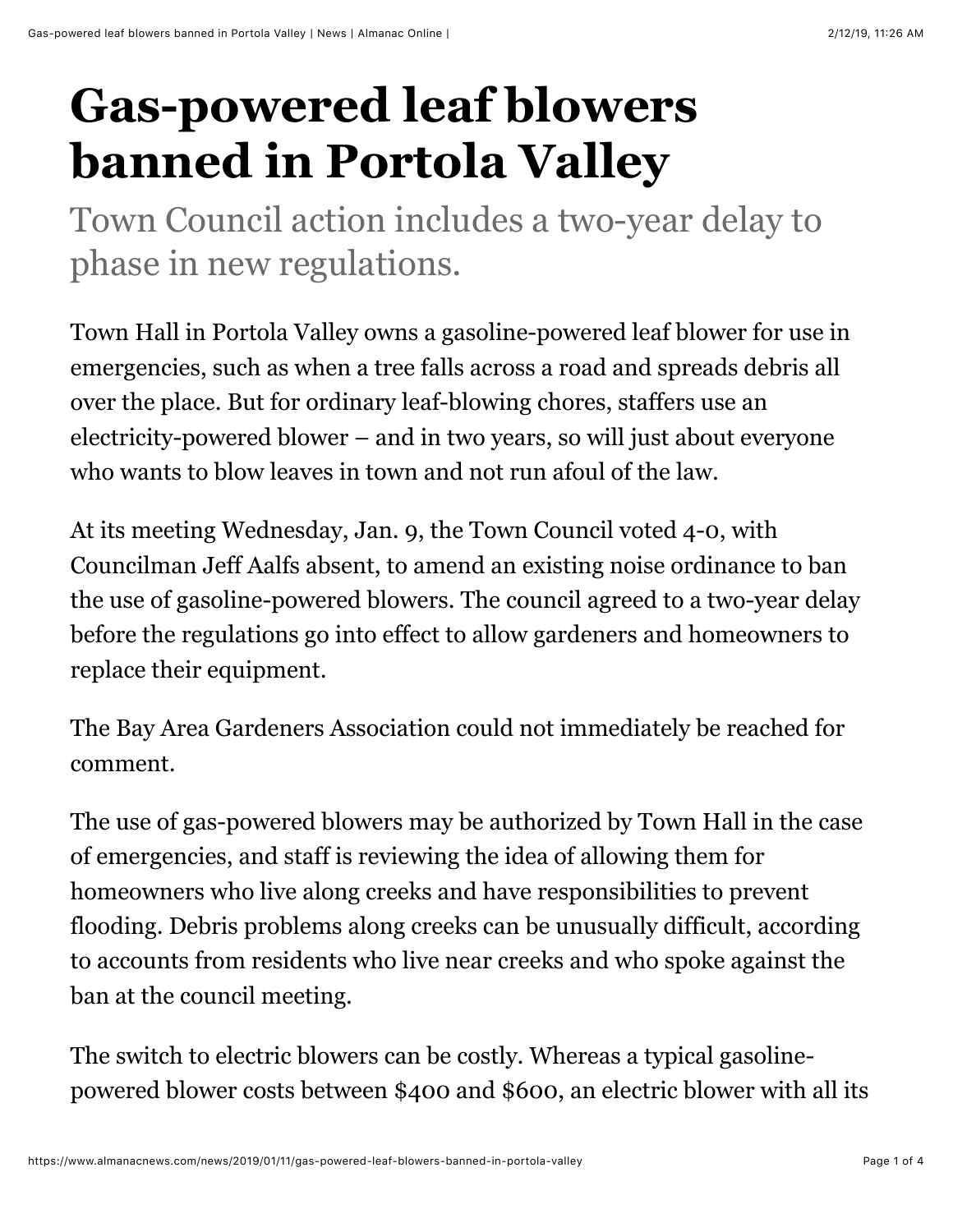associated equipment currently costs \$1,900, Public Works Director Howard Young told the council. Some jobs will require gardeners to carry a spare battery, available currently for another \$850, Young said.

The ordinance also bans use of electricity-powered blowers on soil and other "softscapes." Leaf blowers kick up fugitive dust – a term the California Air Resources Board defines as particulate matter that is not a side effect of fuel combustion. Vehicles create fugitive dust simply by moving down a road, either paved or unpaved, and if particulate matter is not already on the road, leaf blowers will move it there, the board says in a 2007 report.

Particulate matter, according to a town staff report and a 2012 report from the Bay Area Air Quality Management District, is "by far ... the greatest harm to public health in the Bay Area." The air resources board report notes that outdoor sources of particulate matter include wildfires and indoor sources include stoves, heaters, and fireplaces. Particles "can penetrate deep into the body to damage the lungs, heart, circulatory system, and even the DNA in cells," the report says.

The town notes that dust from a leaf blower travels at speeds comparable to hurricane-force winds; that blowers' two-stroke engines can generate greenhouse gas emissions, over one hour, equivalent to a car trip from Los Angeles to Denver; and that the engines can produce noise of up to 112 decibels, equivalent to a car horn heard at 3 feet away.

With this decision, Portola Valley joins 19 other communities in California, including Berkeley, Los Altos, Palo Alto, Carmel, Mill Valley and Malibu, according to a staff report. Five California communities ban all blowers, including those powered by electricity, and 59 restrict blower use to particular times of day, the report says.

## **Not a consensus**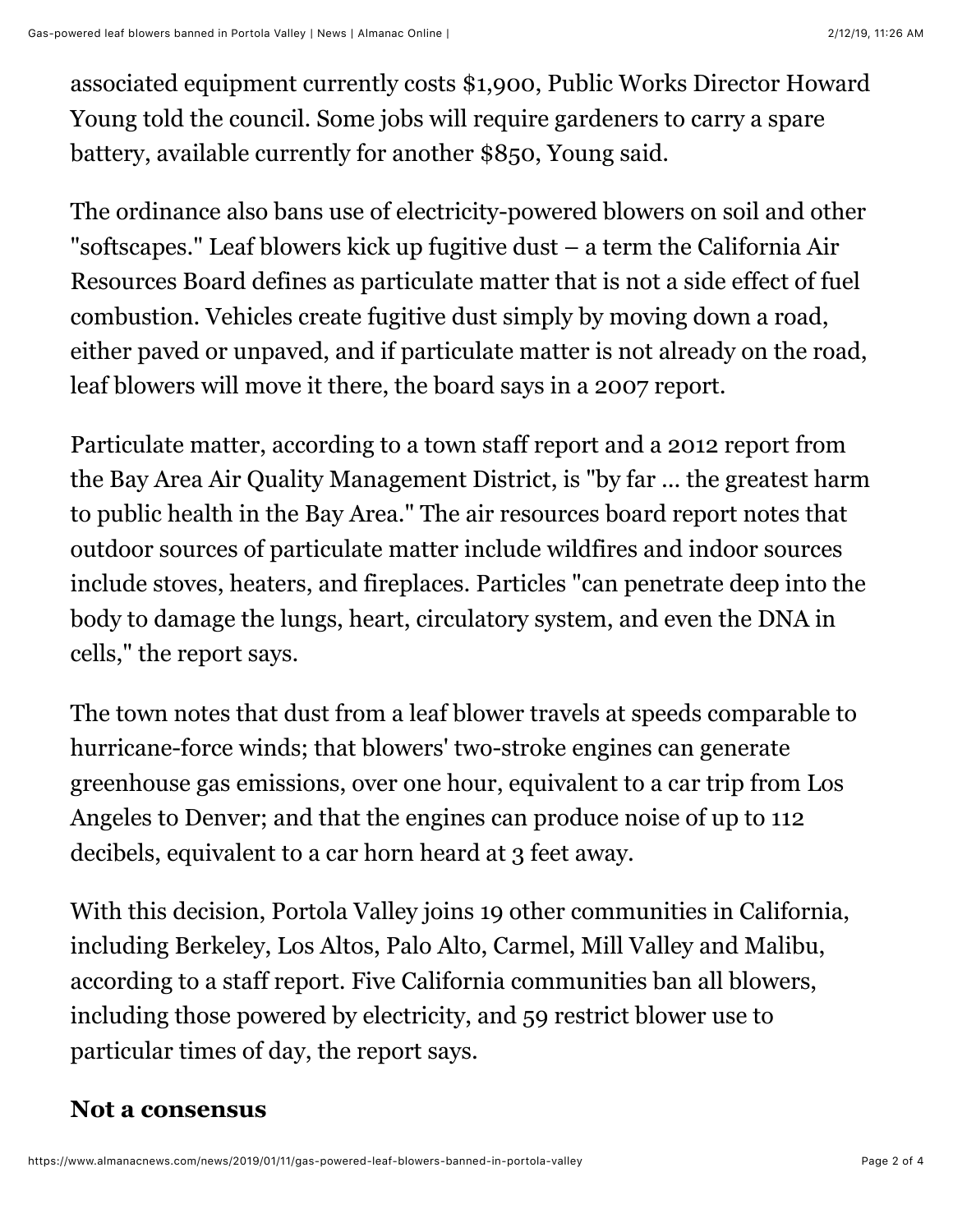Town Hall received 43 messages from residents before the council meeting, with 16 opposed to the proposed ban and 17 in favor, Town Manager Jeremy Dennis told the council. Opinion among people who attended the meeting was also divided.

Resident Joe Coleman, who said he plays the piano at home, likened the noise of gas-powered blowers to the disharmony created when striking adjacent black keys on the piano at the same time.

Resident Belinda Brent asked the council to consider exceptions to the ban for people who live along creeks, as did resident Kathy Feldman.

Resident Danna Breen, a longtime advocate of a ban, complained of the potential of breathing in fecal matter from rats and ground squirrels that is made airborne by leaf blowers. As for the noise, she said it drives her to confine herself inside her home for hours at a time. "I don't want to live in a town where I have to wear a mask and earplugs," she said.

Resident David Beaver said he has no problem with the environmental motivations behind the ban, but he objects to people who are passionate about an issue and "know how to pull the levers of power ... and basically force the rest of the town to live our lives the way they think we should live our lives."

Town opinion is not at a consensus, he said, and the council should wait and see before approving a ban.

Resident Jon Silver, a former Portola Valley mayor and a former county planning commissioner who favors the ban, spoke twice, the first time to note how residents in the past managed to live enjoyable lives despite the fact that they didn't have the benefit of leaf blowers.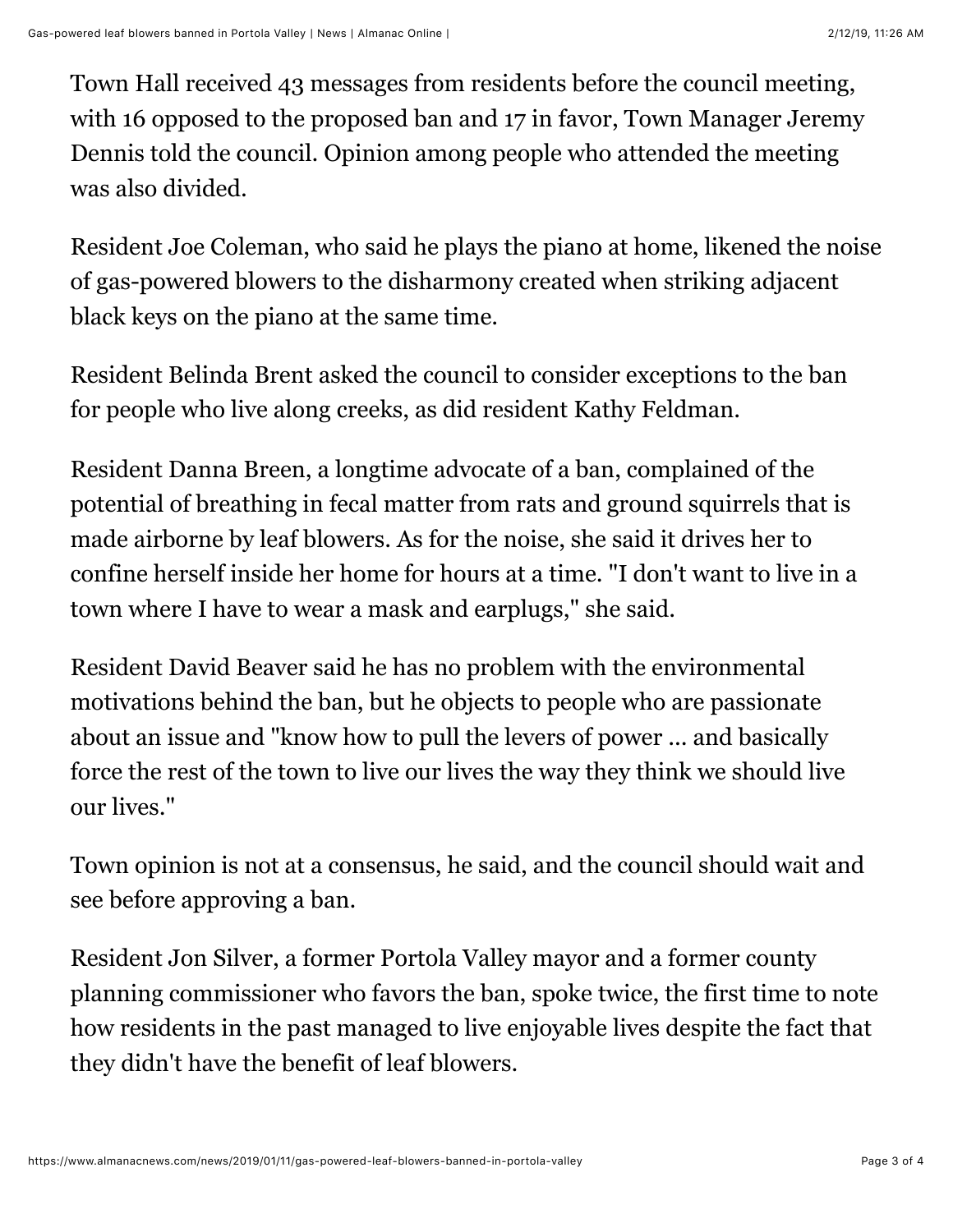Silver returned to the microphone to respond to Beaver. "One has a right to influence one's government by winning elections, especially when it's done through democratic process without the effect of money or anything other than winning the argument," he said. "That's what we should care about, and I find it insulting (to allege) that our town is governed by anything else."

# **A climate crisis**

Before voting to approve the ordinance, council members spoke favorably of the ban as a way to address noise impacts for people who work from home, as a way to slow soil damage since education efforts have not seemed to work, and as a way to address climate change.

"That one is huge," Councilman John Richards said in reference to eliminating the greenhouse gas emissions from gasoline-powered blowers. "I think we are absolutely in a crisis."

Councilman Craig Hughes called climate change "the biggest thing that is probably going to impact the most people. ... The more we can pick off lowhanging fruit, especially when there are viable alternatives, we should take every opportunity to do that. Fuel-shifting – transitioning to electric power from fossil fuel – is an easy way to do that."

--

• [Sign up for Almanac Express](http://almanacnews.com/express) to get news updates. Follow us on [Facebook](https://www.facebook.com/AlmanacNews) and [Twitter](https://twitter.com/AlmanacNews).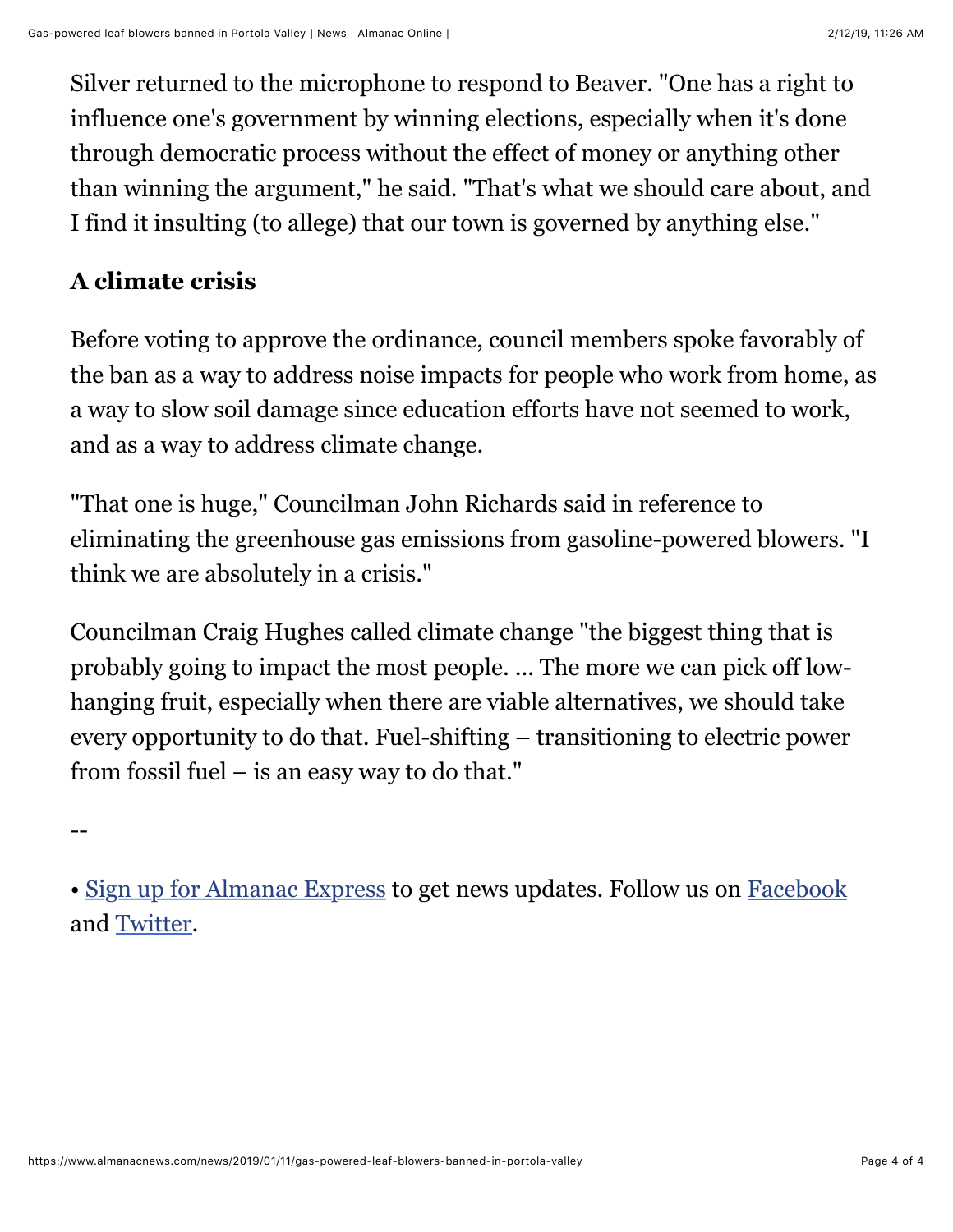

# **TOWN OF PORTOLA VALLEY STAFF REPORT**

**TOWN OF PORTOLA VALLEY**

**TO**: Mayor and Members of the Town Council

**FROM**: Jeremy Dennis, Town Manager

**DATE**: September 13, 2017

**RE**: Study Session, Leaf Blowers

#### **RECOMMENDATION**

Staff recommends that the Town Council provide direction to staff on potential further regulation of leaf blowers in Portola Valley.

#### **BACKGROUND**

At the July 26<sup>th</sup> 2017 Council meeting, a resident requested that the Town further regulate the use of leaf blowers, citing noise, air quality, and other pollution issues. The Mayor and Vice Mayor requested that a study session be scheduled on the next available Council agenda to discuss these issues and provide direction to staff on potential next steps.

#### **Regulation in Portola Valley**

The Town currently regulates leaf blowers through the Noise Ordinance (Attachment 1). Regulation is achieved through specific noise standards, as well as the times "domestic garden tools" can be used by both commercial entities and residents. There is further regulation in a subsequent code section specifying dBa levels within 50 feet of the equipment while in use, the equipment's model number and dBa rating and the use of mufflers and extension tubes

As show in the table below, non-transportation noise in residential districts cannot be higher than 65dBa during daylight hours: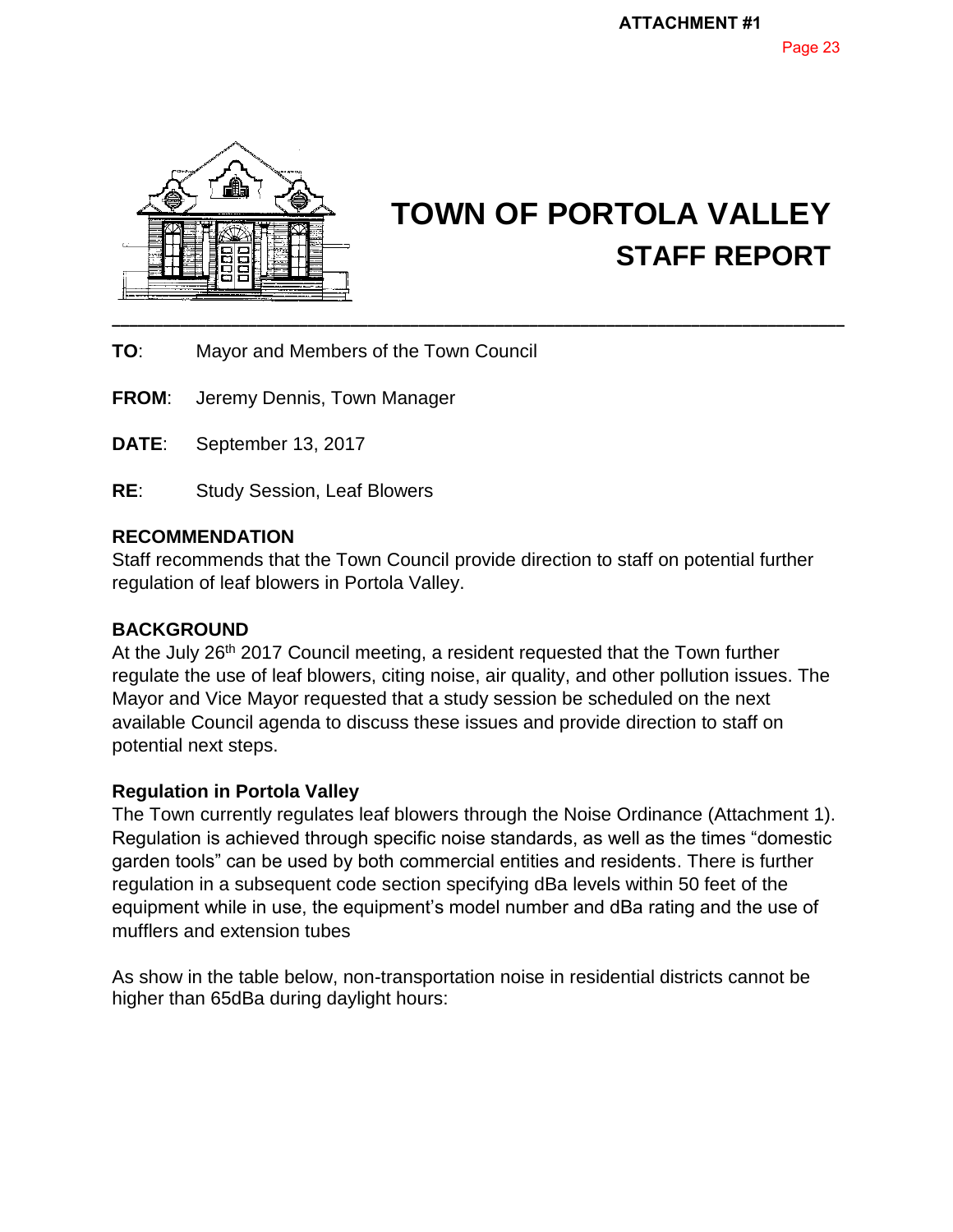| <b>Land Use</b><br><b>Receiving</b><br>the Noise | <b>Hourly</b><br>Noise-<br>Level<br><b>Descriptor</b> | <b>Exterior Noise-</b><br><b>Level Standard In</b><br>Any Hour (dBa) |                              | <b>Interior Noise-</b><br><b>Level Standard In</b><br>Any Hour {dBa) |                                         |
|--------------------------------------------------|-------------------------------------------------------|----------------------------------------------------------------------|------------------------------|----------------------------------------------------------------------|-----------------------------------------|
|                                                  |                                                       | Day<br>7am-<br>10pm                                                  | <b>Night</b><br>10pm-<br>7am | Day<br>7am-<br>10pm                                                  | <b>Night</b><br>10 <sub>pm</sub><br>7am |
| <b>Residential</b>                               | Leq<br>Lmax                                           | 50<br>65                                                             | 40<br>55                     | 40<br>55                                                             | 30<br>. 45                              |
| Medical,<br>convalescent                         | Leq<br>Lmax                                           | 5.5<br>70                                                            | 45<br>60                     | 45<br>55                                                             | 35<br>45                                |
| Theater,<br>auditorium                           | Leq<br>Lmax                                           |                                                                      |                              | 35<br>50                                                             | 35<br>50                                |
| Religious<br>facility,<br>meeting hall           | Leq                                                   | 55                                                                   |                              | 40<br>55                                                             | 40<br>55                                |
| Office Building                                  | Leg                                                   |                                                                      |                              | 45                                                                   |                                         |

**Non-Transportation Generated Noise Standards** 

9.10.040B. Domestic Garden Tools<sup>1</sup>. Domestic garden tools may be used by commercial companies only Monday through Friday between 8:00 am and 5:30 pm and Saturday between 10:00 am and 5:00 pm; provided that chippers and chain saws may not be used on Saturday. Any resident may personally (including with the help of immediate family members) use domestic garden tools during the following hours: Monday through Friday between 8:00 am and 5:30 pm and Saturday and Sunday between 10:00 am and 5:00 pm. Domestic garden tools may be used by property owners only for the purpose of removing seasonal grasses and plant materials that pose a fire hazard on all days, except holidays, between 8:00 am and 8:00 pm from April 15 to June 15; however, this provision does not allow the use of chain saws and chippers on Sundays. The commercial and resident use of domestic garden tools is prohibited on holidays.

9.10.060H. Prohibited Sources of Noise. Leaf blowers. Leaf blowers shall not produce a sound that exceeds sixty-five dBA when measured from a distance of fifty feet utilizing American National Standard Institute methodology. No person shall operate any leaf blower which does not bear an affixed manufacturer's label indicating the model number of the leaf blower and designating a noise level not in excess of

<sup>&</sup>lt;sup>1</sup> "Domestic garden tools" are defined in this ordinance as leaf blowers, weed whackers, lawn mowers, chippers, chain saws, or any other lawn or garden power tool.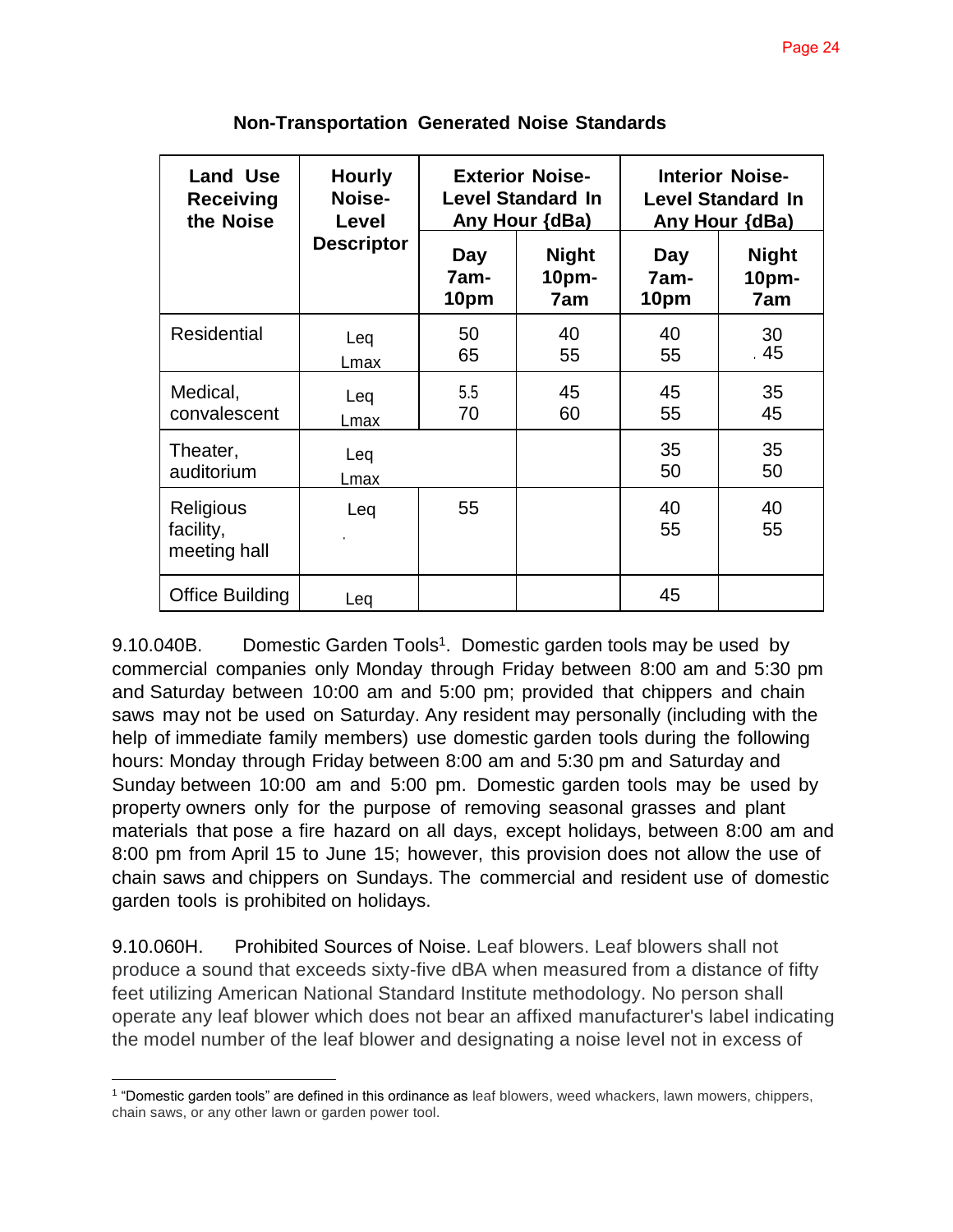sixty-five dBA. Any leaf blower that bears such a manufacturer's label shall be presumed to comply with any noise level limit of this chapter provided that it is operated with all mufflers and full extension tubes supplied by the manufacturer for that leaf blower. No person shall operate any leaf blower without attachment of all mufflers and full extension tubes supplied by the manufacturer for that leaf blower. This requirement becomes effective one year after the adoption of this revised chapter.

In the past 6 years, Town Staff has fielded six complaints related to gardening work – two were specific to leaf blower noise.

#### **General Plan**

The Sustainability Element of the General Plan calls on the "reduction of greenhouse gas emissions in the air" and a primary goal. Additionally, the Sustainability Element calls for "community education about sustainable principles and applications" (Attachment 2). The Noise Element of the General Plan addresses noise generated by yard maintenance activities and states a goal to "implement appropriate standard controls for yard maintenance activities carried out by commercial companies and homeowners" (Attachment 3).

From a greenhouse gas emissions standpoint, leaf blowers are considered part of the "off-road emissions" inventory, which accounted for 4.5% of the Town's total 2010 GHG emissions. (Attachment 4)

#### **DISCUSSION**

#### **Leaf Blower Design**

The majority of leaf blowers purchased in the United States are two stroke model, which means that gas and oil are mixed together to fuel the device. Approximately 30% of the fuel does not completely combust; as a result, they are considered significant polluters. Certain types of two stroke engines have been banned in some areas, including Lake Tahoe, Lake Mead, and many California State Parks that contain lakes. Four stroke engines, similar to automobile engines, are much less common in leaf blowers and are much more environmentally friendly.

In 2000, the California Air Resources Board's "Report to the California Legislature on the Potential Health and Environmental Impacts of Leaf Blowers" (Attachment 4) identified approximately 410,000 gasoline leaf blowers in California with 1.2% four stroke models. At the same time, there were approximately 600,000 electric leaf blowers in the State, the vast majority used occasionally by homeowners. At the time of the report, it was assumed that "virtually all professional gardeners use gas enginepowered blowers" (page 13).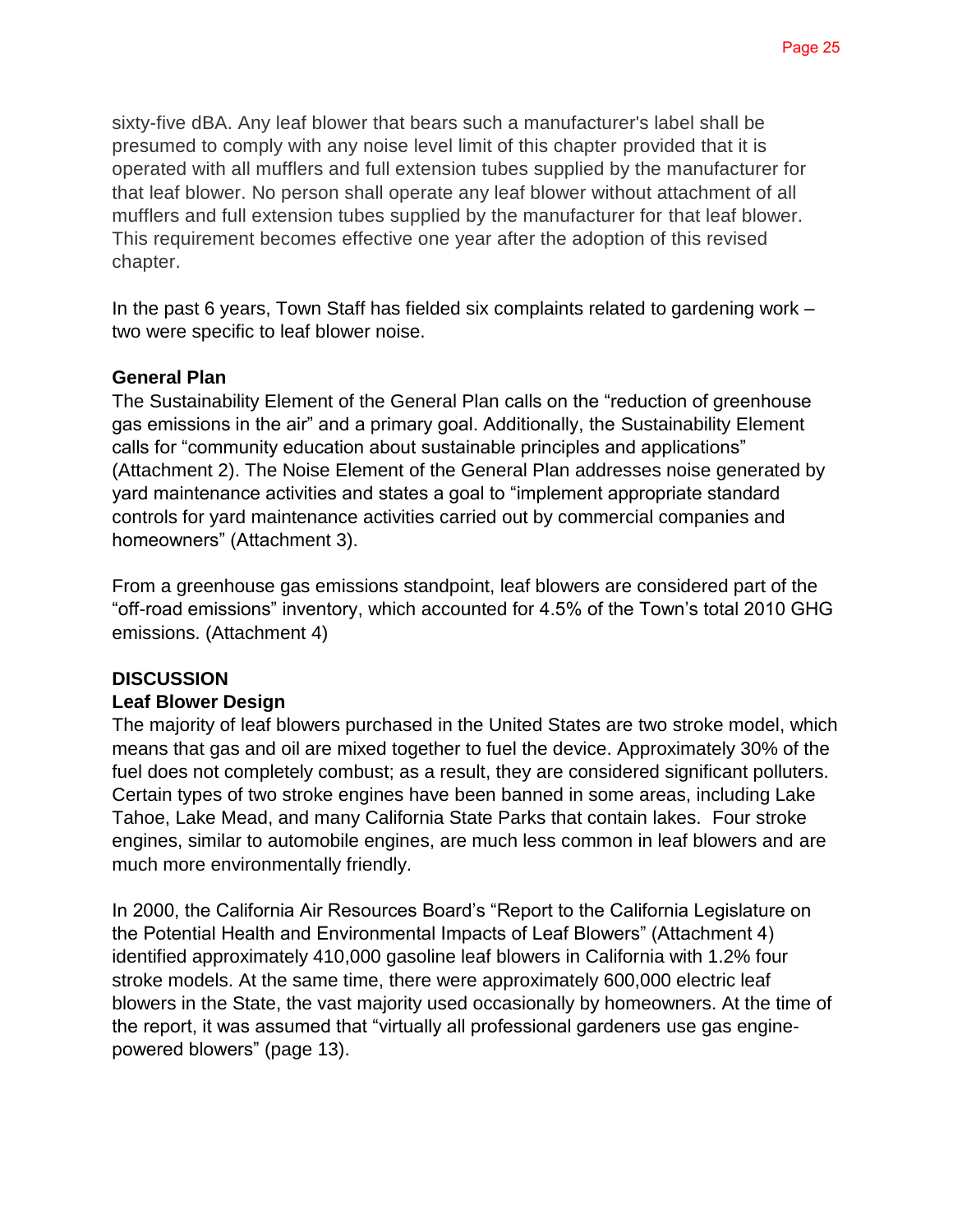#### **Air Pollution and Dust**

Although somewhat limited, there is a growing number of sources documenting the pollution impacts of leaf blowers.

The aforementioned 2000 California Air Resources Board (CARB) report cited above identified potential health impacts from noise, carbon and dust emissions. The health impacts from these hazards were "from mild to serious, but the appearance of those effects depends on the exposure, the dose, or how much of the hazard is received by a person, and the exposure time" (Page 55).

The CARB report found that leaf blowers generated 7.1 tons per day of hydrocarbons, and 16.6 tons per day of carbon monoxide; however, the report anticipated reductions by 2010 as a result of new leaf blowers standards implemented in 2000. A half-hour of leaf blower operation generated the same amount of hydrocarbon emissions as 7,700 miles of driving at 30 miles per hour; for carbon monoxide, half hour of use is equivalent to 440 miles of driving at 30 miles per hour.

Leaf blowers also impacted the spread of fugitive dust due to the hurricane-level speed of the wind generated (typically between 150 and 280 mph).

Other noteworthy studies/reports/news articles/programs include:

- 1. 2010 US EPA review of Maricopa County Arizona's air quality plan the EPA found that Maricopa County did not adequately inventory sources of coarse particulate matter, and that leaf blowers contributed to the amount of particulate matter in the air.
- 2. 2011 Edmunds report the automobile review company Edmunds found that a Ryobi 4-stroke leaf blower contributes 7 times more oxides of nitrogen and 12.5 times more carbon monoxide than a 2011 Ford F-150 Raptor truck, and a 2 stroke Echo 2 leaf blower generated 23 times more carbon monoxide and nearly 300 times more non-methane hydrocarbons than the truck (Attachment 6)
- 3. 2016 Medical Society of the State of New York resolution In May 2016, the MSSNY passed a first of its kind resolution calling on the New York State Department of Environmental Conservation and manufacturers of gas powered leaf blowers to develop guidelines to reduce emissions and noise, promote nonpolluting alternatives and ask the American Medical Association to do the same (Attachment 7)
- 4. 2017 California Air Resources Board rule proposal the CARB has proposed lowering emissions from small gas off-road engines (including the gas powered engine that leaf blowers use) by 85 percent by the end of 2030 (Attachments 8 and 9).
- 5. Quiet Communities, a non-profit based in Massachusetts "dedicated to protecting our health, environment, and quality of life from the excessive use of industrial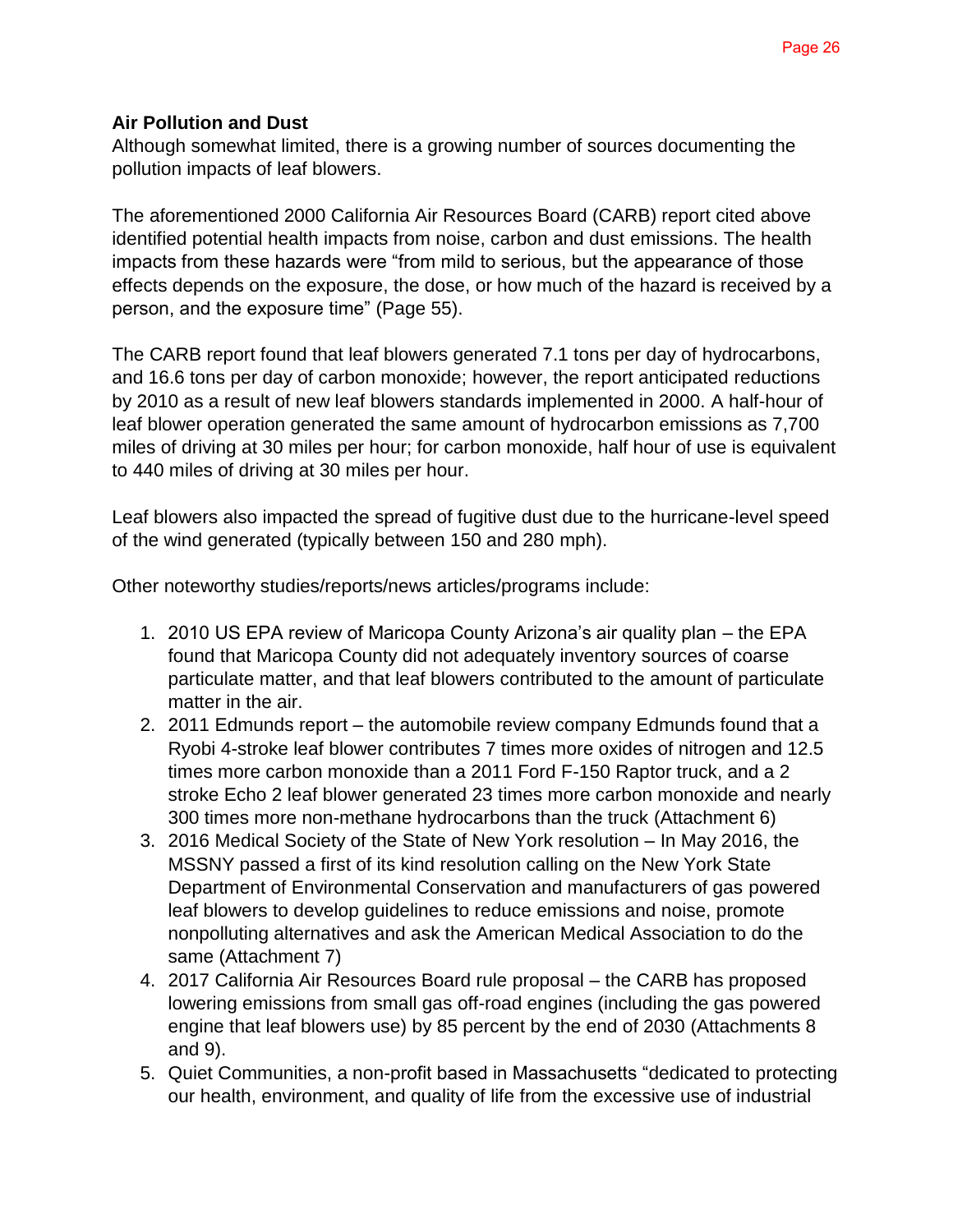outdoor maintenance equipment" published a brochure describing the impacts of leaf blowers (Attachment 10)

6. The Bay Area Air Quality Management District (BAAQMD) - Alameda and Contra Costa Counties - and the South Coast Air Quality Management District have a leaf blower exchange program that will replace old gas units with zero-emission equipment (Attachment 11)

#### **Noise**

The City of Palm Springs recently approved a ban of gas powered leaf blowers. In their July 19, 2017 report, staff compiled a list of commercially available leaf blowers and their dB noise levels (Attachment 12).

Their review of the noise levels of both gas and electric powered models found that electric units were between 50-68 dB while gas units were between 67-77dB. As a rule of thumb, when a sound increased by 10dB is it assumed that its loudness has doubled.

#### **Other Municipalities**

A number of cities in California have regulated the use of leaf blowers beyond general noise abatement or time of use. Below is a chart of some of these communities, with the type of regulations they have adopted; municipalities were chosen to both reflect the diversity of approached in regulation, as well as some jurisdictions similar to Portola Valley:

| <b>Municipality</b>  | <b>Date</b> | $\text{Requirements}^2$                                                                                                                                                                                                                                                                                                     |
|----------------------|-------------|-----------------------------------------------------------------------------------------------------------------------------------------------------------------------------------------------------------------------------------------------------------------------------------------------------------------------------|
| <b>Belvedere</b>     | 1987        | No person in City limits may operate any portable machine<br>powered with a gasoline engine used to blow leaves, dirt<br>and other debris                                                                                                                                                                                   |
| <b>Berkeley</b>      | 1982        | No portable machine with a gasoline engine used to blow<br>leaves, dirt and other debris may be used in the City,<br>including City employees                                                                                                                                                                               |
| <b>Beverly Hills</b> | 1978        | No portable machine powered with a gasoline engine used<br>to blow leaves, dirt and other debris                                                                                                                                                                                                                            |
| Carmel               | 1975        | Gas powered leaf blowers prohibited                                                                                                                                                                                                                                                                                         |
| Dana Point           | 1990        | Residential use limited to 9am-5pm, Monday -<br>$\bullet$<br>Saturday<br>No leaf blower can exceed 65 dBa<br>$\bullet$<br>Debris cannot be blown or deposited on any adjacent<br>$\bullet$<br>land<br>Commercially-operated leaf blowers shall have<br>$\bullet$<br>business name, address and telephone number<br>attached |

<sup>&</sup>lt;sup>2</sup> Municipal use of gas powered leaf blowers in emergencies is typically exempted.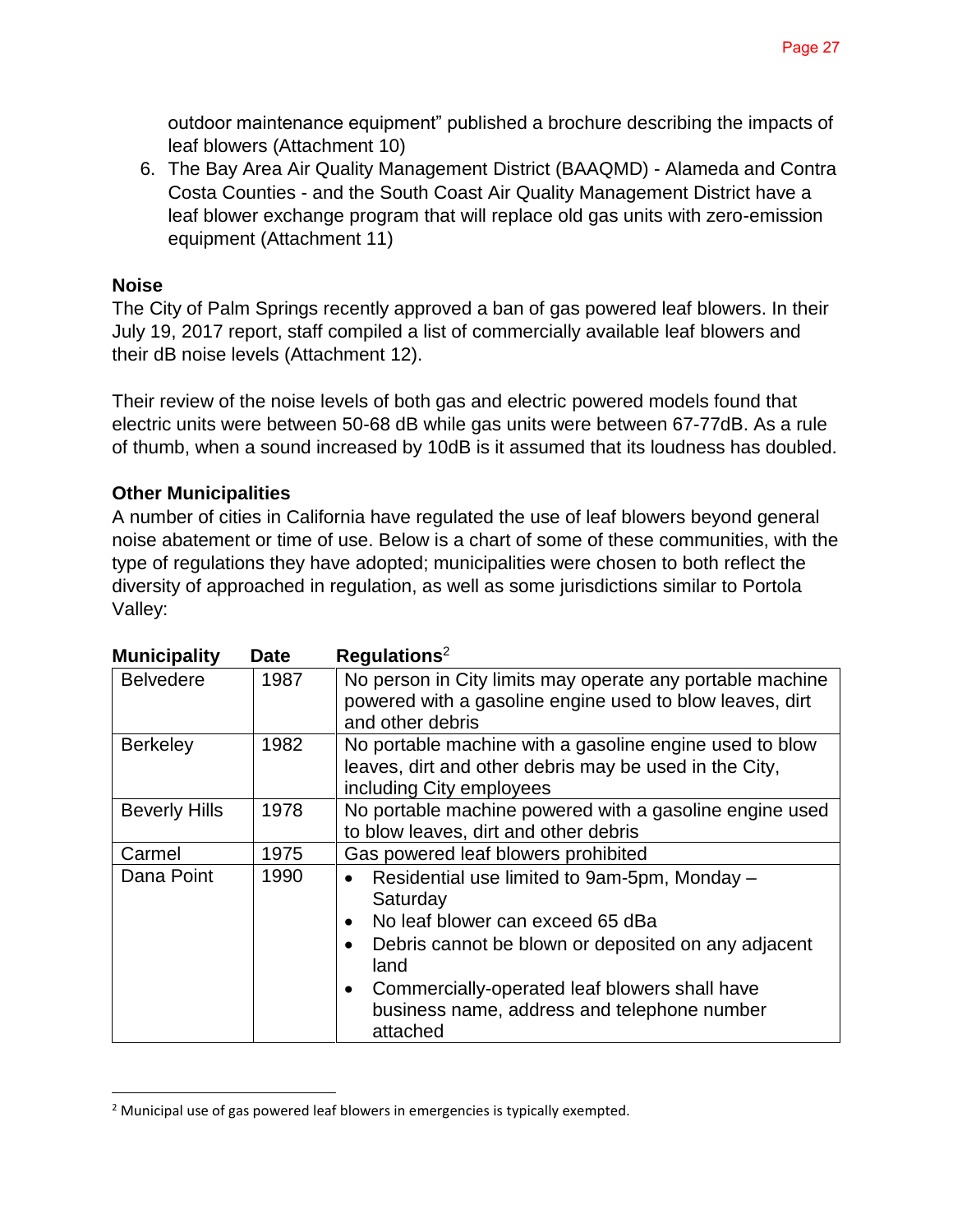| <b>Foster City</b> | Prior to | Leaf blowers within 100 feet of a residential district limited            |  |  |  |
|--------------------|----------|---------------------------------------------------------------------------|--|--|--|
|                    | 2000     | to 8am-5pm Monday-Friday, 9am-5pm Saturday, at 100                        |  |  |  |
|                    |          | dBa                                                                       |  |  |  |
| Hillsborough       | 1998     | No leaf blowers allowed on weekends                                       |  |  |  |
| Laguna Beach       | 2009     | All leaf blowers, gas and electric powered, banned                        |  |  |  |
| Los Altos          | 1991     | Gas powered blowers banned<br>$\bullet$                                   |  |  |  |
|                    |          | Electric powered leaf blowers allowed 8am-8p M-F,<br>$\bullet$            |  |  |  |
|                    |          | 9am-6pm Sat, 10am-6pm Sunday                                              |  |  |  |
|                    |          |                                                                           |  |  |  |
| Los Angeles        | 1998     | Gas powered leaf blowers banned within 500 feet of a                      |  |  |  |
|                    |          | residence; electric powered leaf blowers allowed                          |  |  |  |
| <b>Menlo Park</b>  | 1999     | "Certified" leaf blowers (rated at 65 dBa at 50 ft.) can<br>$\bullet$     |  |  |  |
|                    |          | be used 8am-5pm M-F, 11am-3pm Sat                                         |  |  |  |
|                    |          | Only electric powered allowed<br>$\bullet$                                |  |  |  |
| Palo Alto          | 2005     | Gas powered leaf blowers prohibited in Residential<br>$\bullet$           |  |  |  |
|                    |          | Zones, electric powered can be used 9am-5pm M-F,                          |  |  |  |
|                    |          | 10am-4pm Saturday at 75 dBa                                               |  |  |  |
|                    |          | Non-residential Zones allow gas and electric powered<br>$\bullet$         |  |  |  |
|                    |          | leaf blowers, at same times at 95 dBa                                     |  |  |  |
|                    |          | Commercial leaf blower operators must display on<br>$\bullet$             |  |  |  |
|                    |          | device training certificate                                               |  |  |  |
|                    |          | Devices should retain all mufflers and full extension<br>$\bullet$        |  |  |  |
|                    |          | tubes                                                                     |  |  |  |
| Piedmont           | 1990     | Gas powered leaf blowers prohibited<br>$\bullet$                          |  |  |  |
|                    |          | Exception for public agency work on publicly-owned or<br>$\bullet$        |  |  |  |
|                    |          | operated facilities                                                       |  |  |  |
| Sacramento         | 2002     | Gas powered leaf blowers banned on residential<br>$\bullet$               |  |  |  |
|                    |          | property or within 200 feet of residential property at                    |  |  |  |
|                    |          | 65dBa at 50 feet                                                          |  |  |  |
|                    |          | Allowed between 10am-4pm M-Sat<br>$\bullet$                               |  |  |  |
| Santa Barbara      | 1997     | Gas powered leaf blowers prohibited<br>$\bullet$                          |  |  |  |
|                    |          | New leaf blowers cannot be sold in City that exceed 65                    |  |  |  |
|                    |          | dBa                                                                       |  |  |  |
|                    |          | City will inspect all leaf blowers and issue a certification<br>$\bullet$ |  |  |  |
|                    |          | sticker                                                                   |  |  |  |
| Santa Monica       | 1996     | All motorized leaf blowers prohibited                                     |  |  |  |
| Tiburon            | 2010     | Gas powered leaf blowers and hedge trimmers<br>$\bullet$                  |  |  |  |
|                    |          | prohibited in residential areas                                           |  |  |  |
|                    |          | Gas powered leaf blowers and hedge trimmers allowed<br>$\bullet$          |  |  |  |
|                    |          | in non-residential areas from 9am-4pm M-F                                 |  |  |  |

#### **Enforcement**

Although many jurisdictions in California have passed more stringent leaf blower regulations, enforcement is typically difficult. Simply having resources to respond to complaints can be challenging for any municipality; additionally, having evidence that a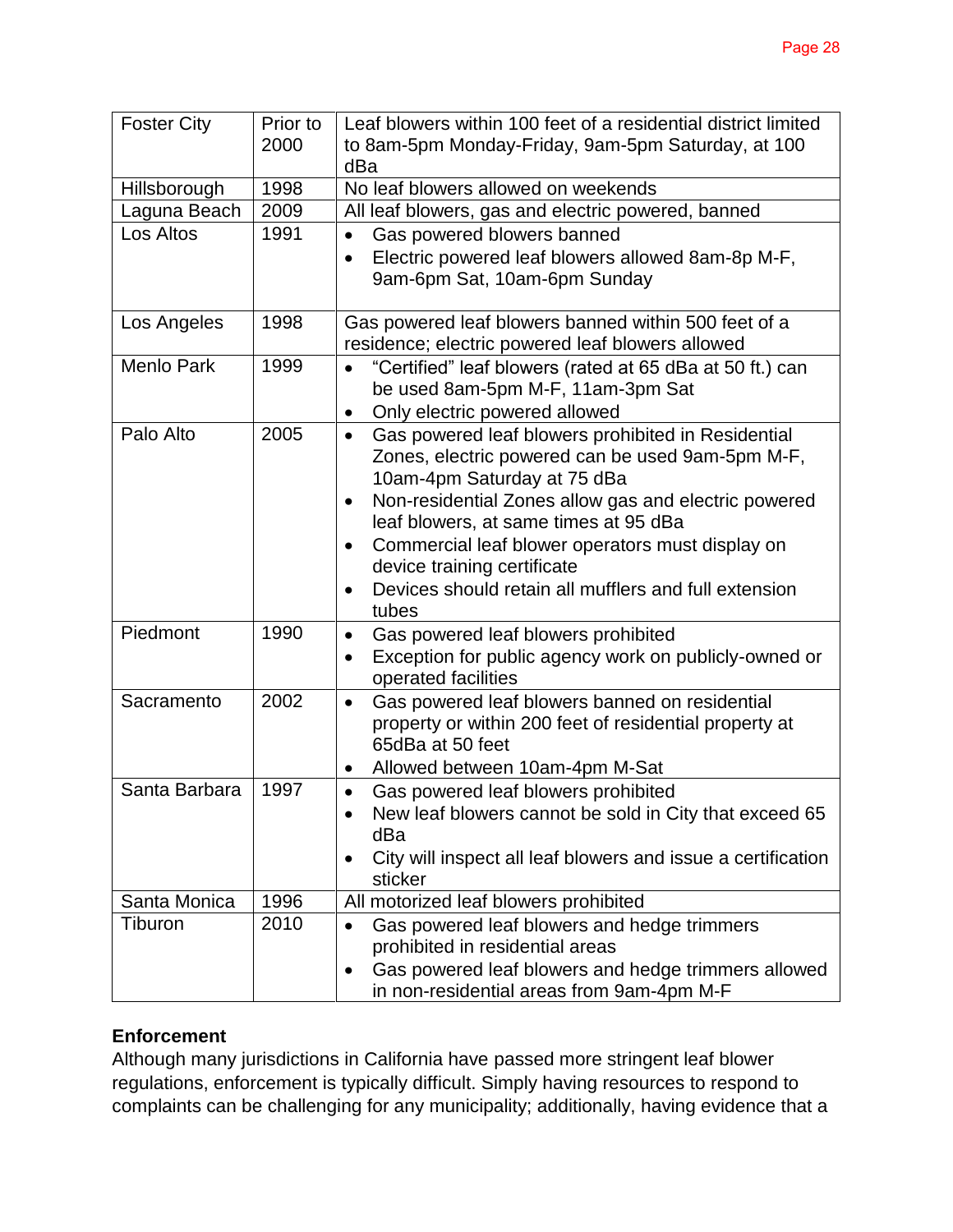violation has occurred when the violation may have already ended, with no evidence of said violation, may make it challenging to enforce.

#### **Cost of Electric Powered Equipment**

A cursory review of pricing found that a typical, residential-use electric powered leaf blower costs between \$30-150, while a similar gas powered unit costs at least \$75. Commercial units, more appropriate for larger lots, costs \$175-\$600. Very large properties may be more appropriate for walk-behind leaf blowers, but there are fewer electric powered models on the market than gas powered models – cost ranges from \$150 up.

Town staff could develop a rebate/trade in program, similar to the BAAQMD's system, to provide incentives for the replacement of gas powered leaf blowers with electric units.

#### **Council Direction**

Staff seeks direction on the following questions:

- 1. Should the Town consider new regulations on leaf blowers? If yes:
	- a. What committees should be utilized to further research leaf blower issues?
	- b. Are there any parameters to the research the Council would like to consider before work starts?
- 2. Should the Town consider amending the Noise Ordinance to include penalties for leaf blower noise violations?
- 3. Should the Town consider a rebate program to encourage the replacement of gas powered leaf blowers with electric units?
- 4. Should the Town consider further regulations on other gas powered gardening or landscaping equipment, as defined as "domestic garden tools" in the Noise Ordinance?

#### **FISCAL IMPACT**

There is no fiscal impact resulting from this study session. Future actions on leaf blowers may result in direct costs to the Town related to equipment, and indirect costs to residents.

#### **ATTACHMENTS**

- 1. Portola Valley Noise Ordinance
- 2. Portola Valley Sustainability Element, page 5
- 3. Portola Valley Noise Element, page 13
- 4. 2010 Town GHG emissions report
- 5. 2000 CARB Report to State Legislature on Leaf Blowers
- 6. Edmunds Report
- 7. MSSNY Resolution
- 8. NPR Article, CARB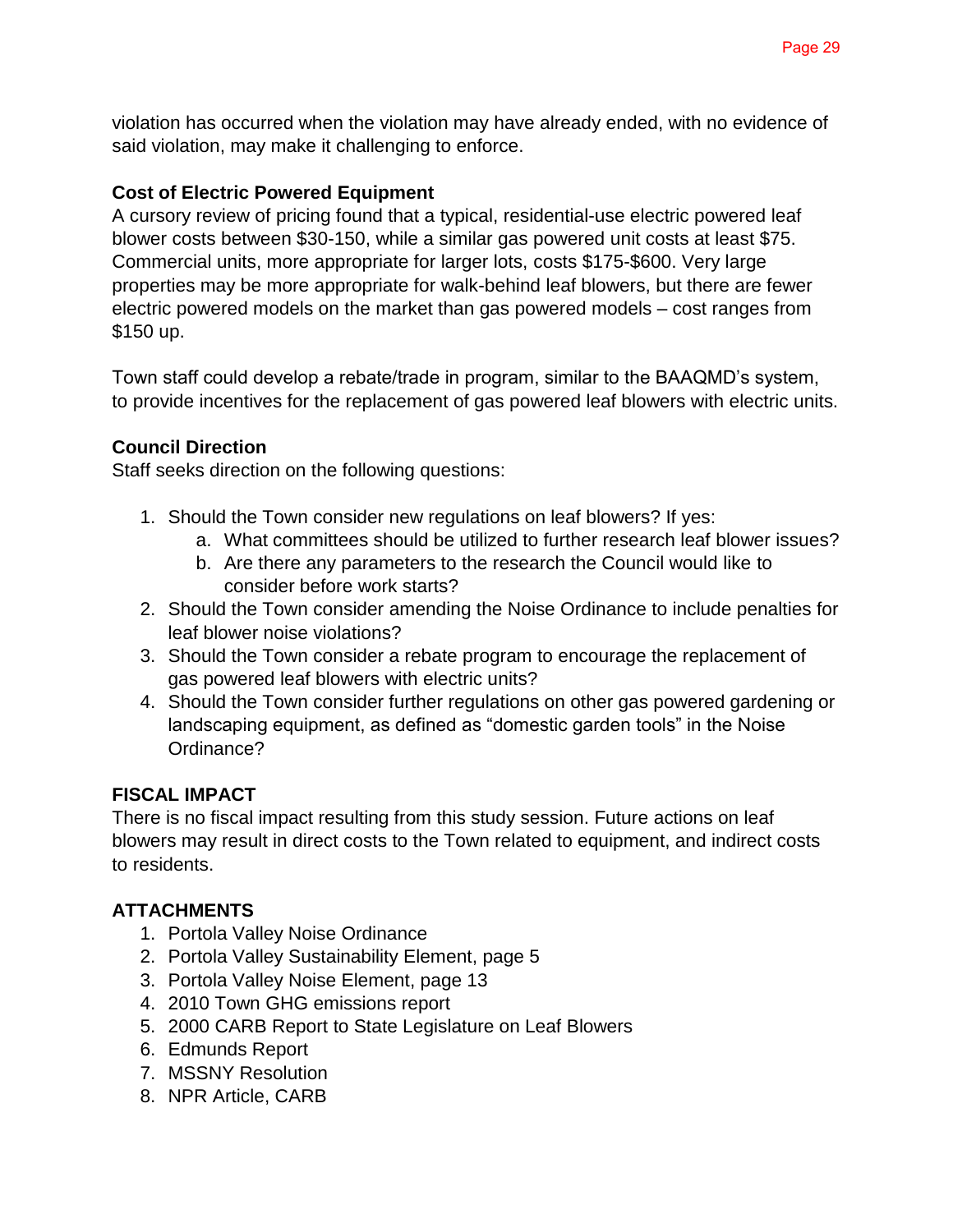- 9. CARB Small Off Road Engines Fact Sheet
- 10.Quiet Communities Handout
- 11.Trade In Programs, Air Quality Management Districts
- 12.July 19, 2017 Palm Springs Leaf Blowers Noise Table

**Approved by:** Jeremy Dennis, Town Manager

pri